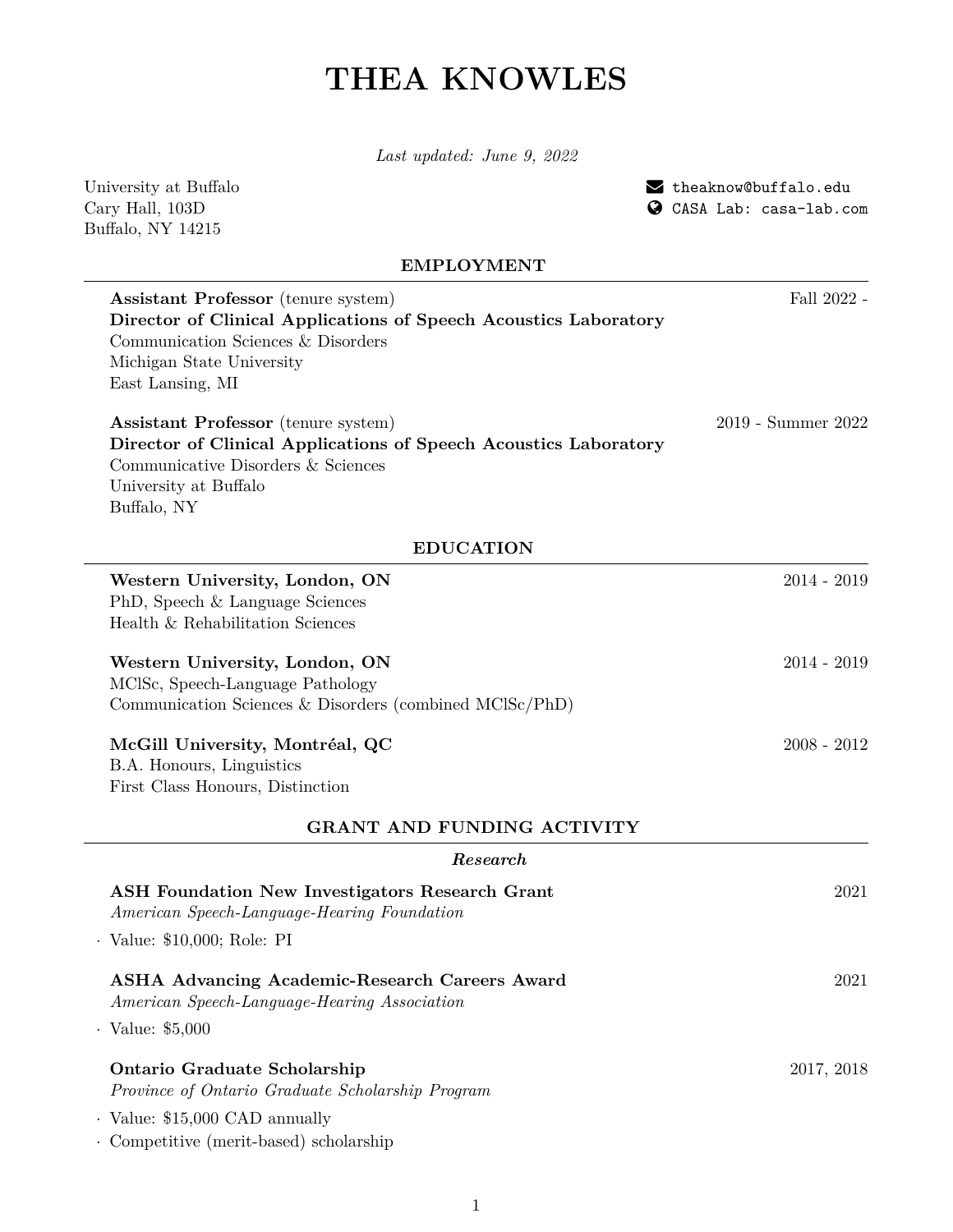*Parkinson Society Southwestern Ontario*

- · Value: \$20,000 CAD
- · Competitive

#### *Clinical*

#### **Parkinson Voice Project SPEAK OUT!® and LOUD Crowd® Grant** 2020, 2021

- · Value: Supports continuation of the SPEAK OUT!® and LOUD Crowd® programs at the University at Buffalo Speech, Language, and Hearing Clinic, including Parkinson Voice Project consultation, access to graduate student training, clinic resources, and opportunity to receive monetary funding to support LOUD Crowd® groups in 2020 & 2021
- · Role: Lead Speech-language pathologist

# **PUBLICATIONS**

#### *Journal Articles*

† denotes a student author

- 11. **Knowles, T.**, Badh, G.† (2022). The impact of face masks on spectral acoustics of speech: Effect of clear and loud speech styles. J. Acoust. Soc. Am., 11. DOI: 10.1121/10.0011400
- 10. Badh, G.† **Knowles, T.** (2022). Acoustic and perceptual impact of face masks on speech: A scoping review. OSF Preprints. https://doi.org/10.31219/osf.io/fpsu2
- 9. Aveni, K.† Ahmed, J., Borovsky, A., McRae, K., Jenkins, M., Sprengel, K., Fraser, J.A., Orange, J.B., **Knowles, T.**, & Roberts, A. (Accepted). Predictive language comprehension in Parkinson's disease. *PLOS ONE.*
- 8. **Knowles, T.**, Adams, S. G., & Jog, M. (2021). Speech rate mediated vowel and stop voicing distinctiveness in Parkinson's disease. *Journal of Speech, Language, and Hearing Research*, 64(11), 4096-4123. DOI: 10.1044/2021\_JSLHR-21-00160
- 7. **Knowles, T.**, Adams, S. G., & Jog, M. (2021). Variation in speech intelligibility ratings as a function of speech rate modification in Parkinson's disease. *Journal of Speech, Language, and Hearing Research*, 64(6), 1773-1793. DOI: 10.1044/2021\_JSLHR-20-00593
- 6. **Knowles, T.**, Adams, S. G., Page, A., Cushnie-Sparrow, D., & Jog, M. (2020). A comparison of speech amplification and personal communication devices for hypophonia. *Journal of Speech, Language, and Hearing Research*, 63(8), 2695-2712. DOI: 10.1044/2020\_JSLHR-20-00085
- 5. Adams, S., Kumar, N., Rizek, P., Hong, A., Zhang, J., Abeyesekera, A., Mancinelli, C., **Knowles, T.**, & Jog, M. (2020). Efficacy and acceptance of a Lombard-response device for hypophonia in Parkinson's disease. *The Canadian Journal of Neurological Sciences*, 47(5), 634-641. DOI: 10.1017/cjn.2020.90
- 4. Sonderegger, M., Stuart-Smith, J., **Knowles, T.**, Macdonald, R., & Rathcke, T. (2020). Structured heterogeneity in Scottish stops over the twentieth century. *Language, 96*(1), 94-125. DOI: 10.1353/lan.2020.0003
- 3. Abeyesekera, A., Adams, S., Mancinelli, C., **Knowles, T.**, Gilmore, G., Delrobaei, M., Jog, M. (2019). Effects of deep brain stimulation of the subthalamic nucleus settings on voice quality, intensity, and prosody in Parkinson's disease: preliminary evidence for speech optimization. *Canadian Journal of Neurological Sciences*, 46(3), 287-294. DOI: 10.1017/cjn.2019.16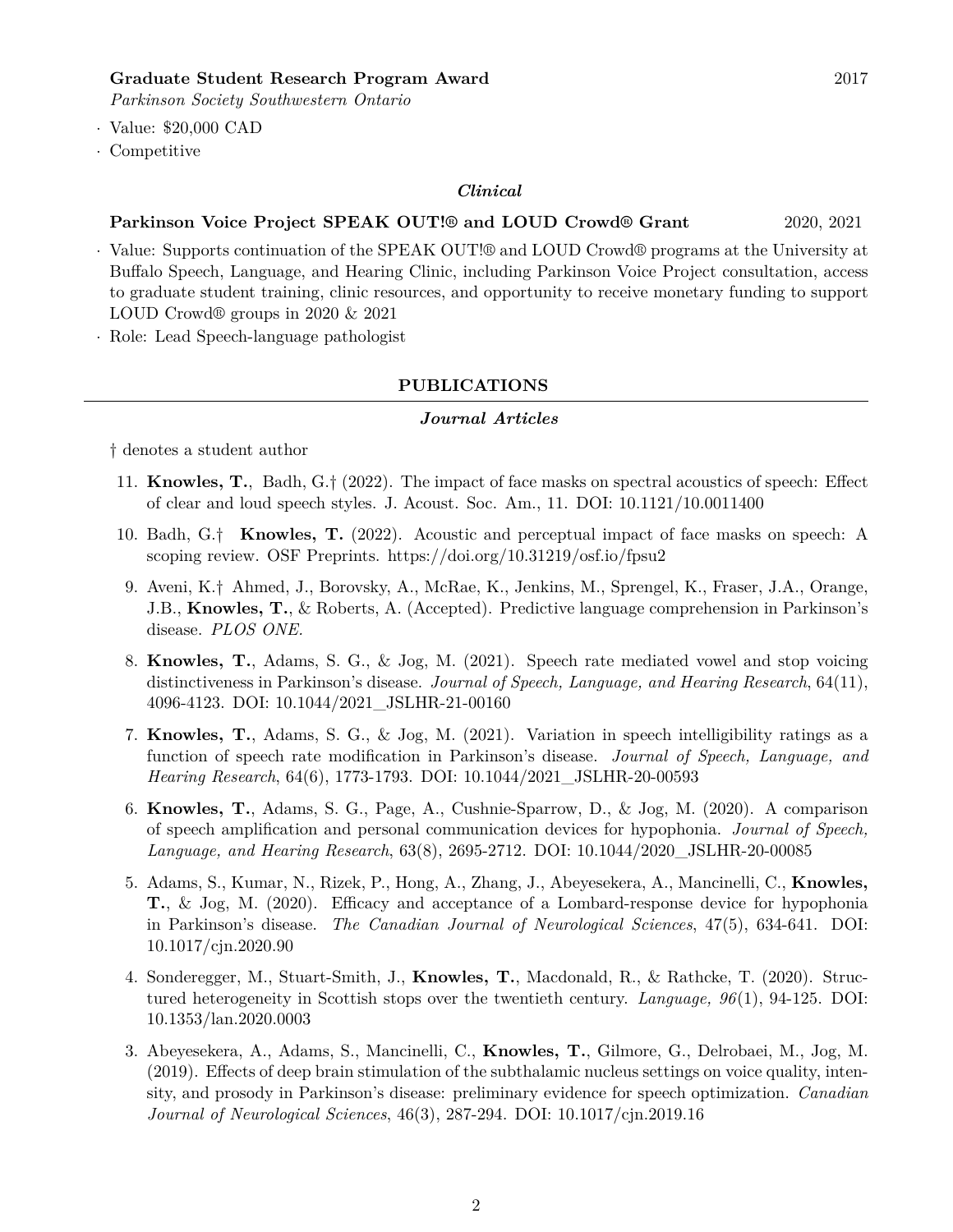- 2. **Knowles, T.**, Clayards, M., & Sonderegger, M. (2018). Examining factors influencing the viability of automatic acoustic analysis of child speech. *Journal of Speech, Language, and Hearing Research*, 61(10), 2487-2501. DOI: 10.1044/2018\_JSLHR-S-17-0275.
- 1. **Knowles, T.**, Adams, S., Abeyesekera, A., Mancinelli, C., Gilmore, G., & Jog, M. (2018). Deep brain stimulation of the subthalamic nucleus parameter optimization for vowel acoustics and speech intelligibility in Parkinson's disease. *Journal of Speech, Language, and Hearing Research*, 61(3), 510-524. DOI: 10.1044/2017\_JSLHR-S-17-0157.

# *Proceedings & Working Papers*

- 5. Cushnie-Sparrow, D., Adams, S.G., **Knowles, T.**, Leszcz, T.M., Jog, M. (2016). Effects of multitalker noise on the acoustics of voiceless stop consonants in Parkinson's disease. *Western Papers in Linguistics.*
- 4. **Knowles, T.**, Clayards, M., Sonderegger, M., Wagner, M., Nadig, A., & Onishi, K. (2015). Automatic forced alignment on child speech: Directions for improvement. *Proceedings of Meetings on Acoustics.* DOI: 10.1121/2.0000125.
- 3. Clayards, M. & **Knowles, T.** (2015). Prominence enhances voicelessness and not place distinction in English voiceless sibilants. *Proceedings of the 18th International Congress of Phonetic Sciences.* Glasgow, UK: the University of Glasgow.
- 2. Little, C. & **Knowles, T.** (2012). Didja know? A comparative study of affrication across word boundaries in Canadian and American English. *Strathy Student Working Papers on Canadian English.*
- 1. Cheng, J. & **Knowles, T.** (2012). Mandarin VP-Shell: Not as hard as you think. *McGill Cellar Door 1*, 4-20.

#### **MANUSCRIPTS**

**Knowles, T.** & Badh, G.† (submitted). The impact of face masks on speech acoustics in Parkinson's disease: Effect of clear and loud speech styles.

Cline, N.† & **Knowles, T.** (in prep). The impact of face masks on speech intelligibility and listener effort in Parkinson's disease: Effect of clear and loud speech styles.

**Knowles, T.**, Cline, N.† & Parsa, V. (in prep). Controlled effects of face masks and shields on spectral acoustics, speech intelligibility, and listening effort.

**Knowles, T.**, Adams, S.G., & Jog, M. (In prep). Voice acoustics along a modified speech rate continuum in Parkinson's disease.

#### **CODE**

Keshet, J., Sonderegger, M., & **Knowles, T.** (2014). AutoVOT, v. 0.94.

- · A software package for automatic measurement of voice onset time (VOT), using the algorithm described in Sonderegger & Keshet (2012).
- · I maintain the README and the Praat plugin

#### **Knowles, T.** (unpublished). Publicly available Praat scripts.

- · <https://github.com/thealk/PraatScripts>
- · Includes Visual Analog Scale administration tool, interactive tutorials, and various scripts designed to facilitate speech analysis.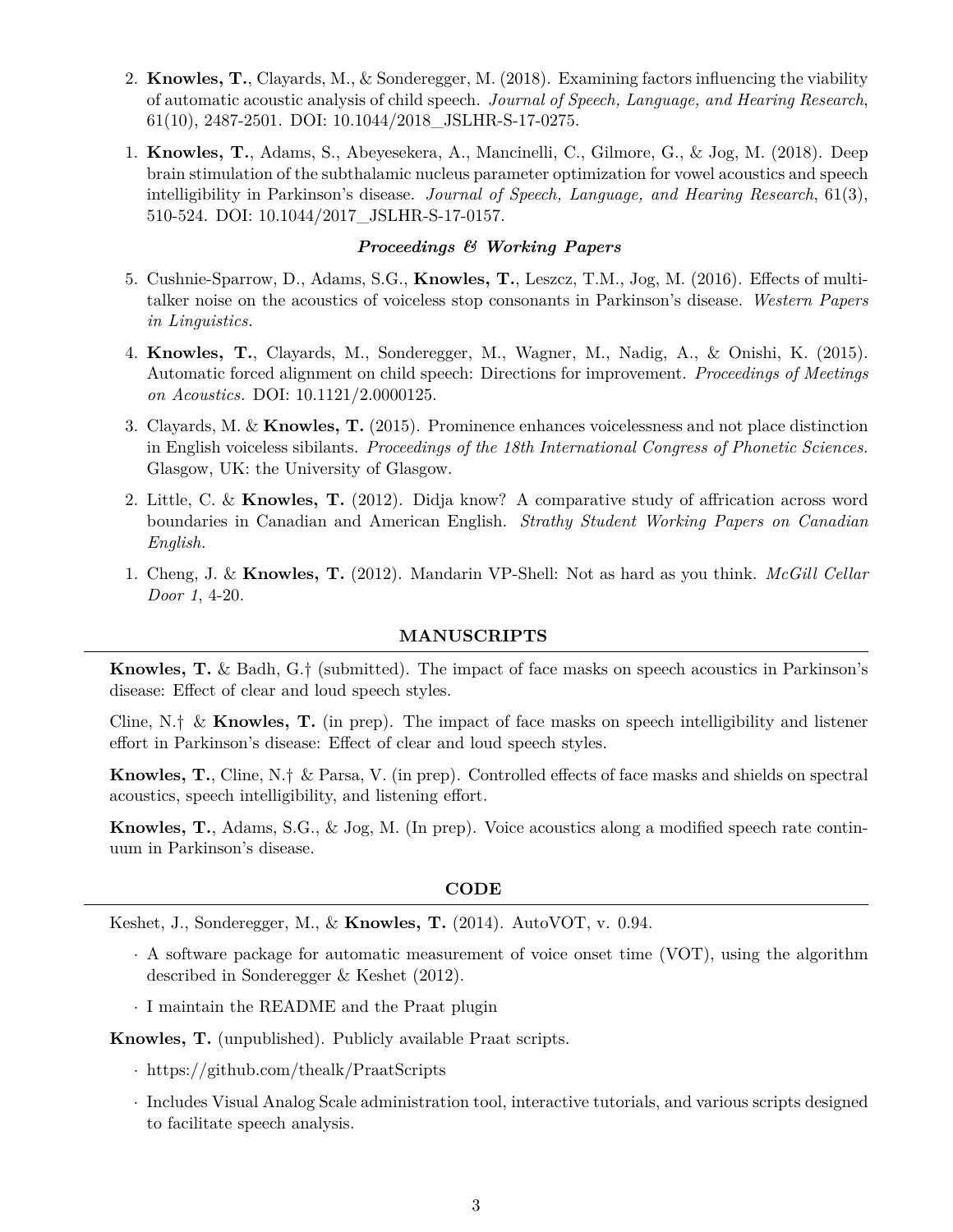# *Invited presentations*

- 3. **Knowles, T.** Speech amplification devices for hypophonia. SLP625: Special Topics. Buffalo State University of New York, Buffalo, NY. 3/2021.
- 2. **Knowles, T.** Speech acoustic adjustments along a speech rate continuum in Parkinson's disease. Rehabilitation Science Seminar. University at Buffalo, Buffalo, NY. 3/2020.
- 1. **Knowles, T.**, Adams, S., Page, A., Cushnie-Sparrow, D., & Jog, M. A comparison of speech amplification and personal communication devices for individuals with Parkinson's disease. Communicative Disorders & Sciences Research Colloquium. University at Buffalo, Buffalo, NY. 4/2018.

# *Refereed conference presentations*

# *First author = presenter unless otherwise noted.*

- 25. **Knowles, T.**, Badh, G. The impact of face masks on speech acoustics in Parkinson's disease: Effect of clear and loud speech styles. 05/2022. Acoustical Society of America. Denver, CO. *poster presentation*
- 24. **Knowles, T.**, Parsa, V. Controlled effects of face masks and shields on spectral acoustics, speech intelligibility, and listening effort. 02/2022. Motor Speech Conference. Charleston, SC. *poster presentation*
- 23. **Knowles, T.**, Badh, G. The impact of face masks on spectral acoustics of speech: Effect of clear and loud speech styles. 02/2022. Motor Speech Conference. Charleston, SC. *poster presentation*
- 22. Hassanpour, A., Knowles, T., & Parsa, V. Impact of masks on automatic speech recognition algorithm performance in noise. 01/2022. Speech in Noise Workshop (Virtual).
- 21. **Knowles, T.**, Adams, S., & Jog, M. Speech intelligibility in Parkinson's disease as a function of speech rate and task. 06/2021. International Clinical Phonetics and Linguistics Association Conference (Virtual). *poster presentation.*
- 20. **Knowles, T.**, Adams, S., & Jog, M. Stop voicing contrasts in Parkinson's: Effect of modified speaking rate in connected speech. Boston Speech Motor Control Symposium. (Virtual) 06/2021. *poster presentation.*
- 19. Aveni, K., Ahmed, J., Borovsky, A., McRae, K., Jenkins, M., Sprengel, K., Fraser, J.A., Orange, J.B., **Knowles, T.**, Roberts, A. Predictive language comprehension in Parkinson's disease. [Virtual poster]. Psychonomics Annual Meeting, Austin TX (Virtual), United States. 11/2020. *poster presentation*
- 18. **Knowles, T.**, Adams, S., & Jog, M. VOT voicing distinction is robust along a speech rate continuum in dysarthria. Laboratory Phonology, Virtual, 07/2020. *poster presentation.*
- 17. **Knowles, T.**, Adams, S., & Jog, M. Acoustic changes along a modified speech rate continuum in Parkinson's disease. Motor Speech Conference. Santa Barbara, CA. 02/2020. *poster presentation*
- 16. **Knowles, T.**, Adams, S., Page, A., Cushnie-Sparrow, D., & Jog, M. Evaluating the efficacy of speech amplification and personal communication devices in Parkinson's disease. American Speech-Language-Hearing Association (ASHA) Conference. Boston, MA. 11/2018. *poster presentation*
- 15. **Knowles, T.**, Adams, S., Page, A., Cushnie-Sparrow, D., & Jog, M. A comparison of voice amplification devices in Parkinson's disease.
	- · American Speech-Language-Hearing Association (ASHA) CONNECT Conference. Baltimore, MD. 7/2018 (new data presented). *poster presentation*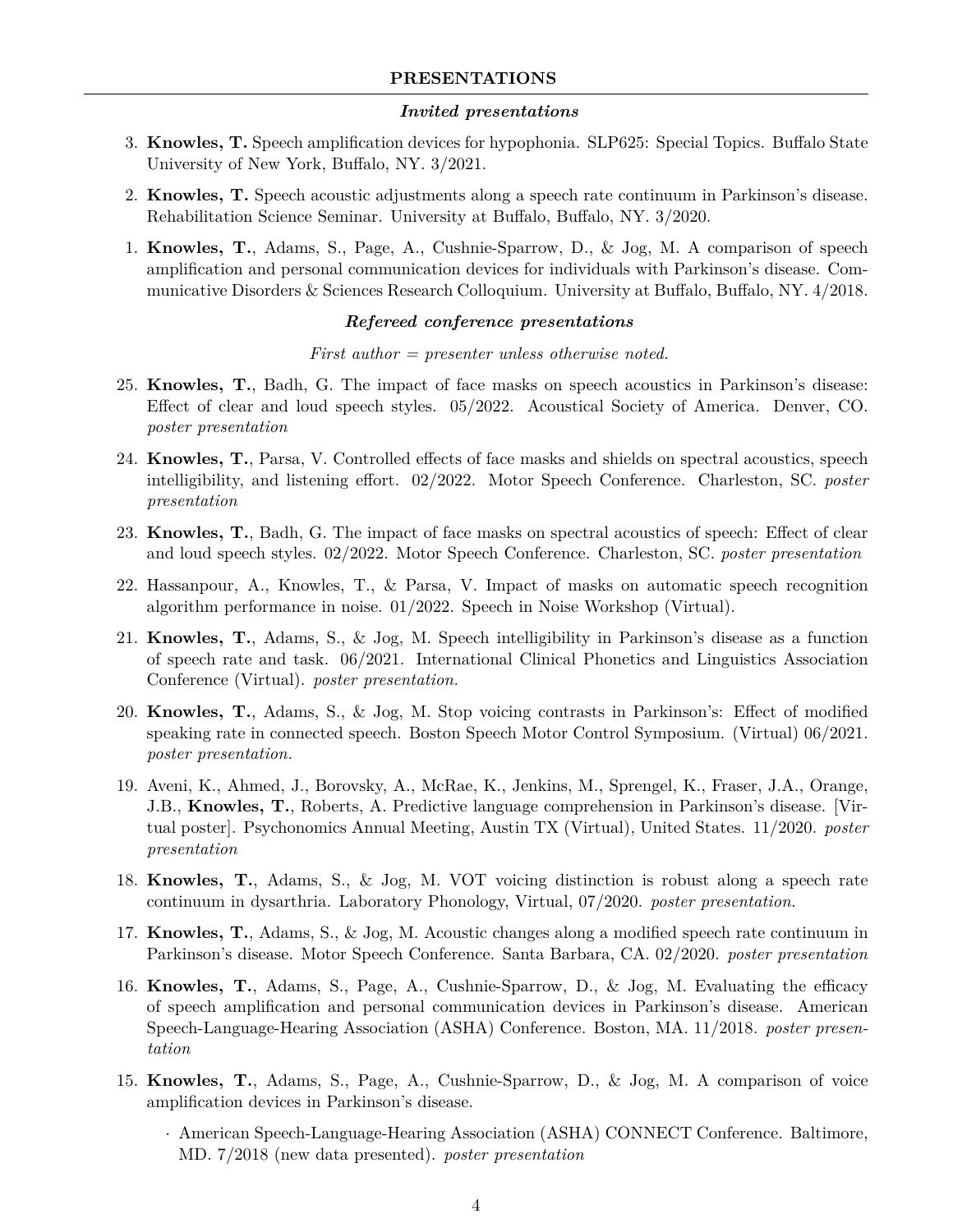· Speech-Language Pathology and Audiology Canada (SAC) Conference. Edmonton, AB. 5/2018. *National poster presentation*

- 14. Mancinelli, C., Adams, S.G., Abeyesekera, A., **Knowles, T.**, Delrobaei, M., & Jog, M. Deep brain stimulation parameter optimization for rate of speech in Parkinson's disease. American Speech-Language-Hearing Association Convention. Philadelphia, PA. 11/2016. *poster presentation, presented by first author.*
- 13. **Knowles, T.**, Adams, S.G., Abeyesekera, A., Mancinelli, C., & Jog, M. Deep brain stimulation parameter optimization for speech intelligibility and vowel acoustics in Parkinson's disease. International Clinical Phonetics and Linguistics Association Conference, Halifax, NS. 6/2016. *oral presentation.*
- 12. Abeyesekera, A., Adams, S.G., **Knowles, T.**, Mancinelli, C., Delrobaei, M., & Jog, M. Deep brain stimulation and speech in Parkinson's disease: Effects of stimulator settings and electrode contact positions. Southern Ontario Neuroscience Association, Waterloo, ON. 5/2016. *poster presentation, presented by first author.*
- 11. **Knowles, T.**, Adams, S.G., Abeyesekera, A., Mancinelli, C., Delrobaei, & M., Jog., M. Deep brain stimulation parameter optimization for speech intelligibility and speech acoustics in Parkinson's disease. Motor Speech Conference, Newport Beach, CA. 3/2016. *poster presentation.*
- 10. Abeyesekera, A., Adams, S.G., **Knowles, T.**, Mancinelli, C., Delrobaei, & M., Jog., M. Deep brain stimulation parameter optimization for voice quality, speech intensity and prosody of speech in Parkinson's disease. Motor Speech Conference, Newport beach, CA. 3/2016. *poster presentation, presented by first author.*
- 9. **Knowles, T.**, Clayards, M., Sonderegger, M., Wagner, M., Nadig, A., & Onishi, K. Automatic forced alignment on child speech: Directions for improvement. Meeting of the Acoustical Society of America, Jacksonville, FL. 11/2015. *poster presentation.*
- 8. Sonderegger, M., Stuart-Smith, J., Macdonald, R., **Knowles, T.**, & Rathcke, T. Stability and change in Scottish stops: A real-time study of three acoustic cues in Glaswegian vernacular. New Ways of Analyzing Variation 44, Toronto. 10/2015. *oral presentation, presented by first author.*
- 7. Clayards, M., & **Knowles, T.** Prominence enhances voicelessness and not place distinction in English voiceless sibilants. 18th International Congress of Phonetic Sciences. Glasgow, Scotland. 8/2015. *International oral presentation, presented by first author.*
- 6. Stuart-Smith, J., Sonderegger, M., Macdonald, R., **Knowles, T.**, & Rathcke, T. (2014). The private life of stops: VOT in a real-time corpus of spontaneous Glaswegian. 14th Conference on Laboratory Phonology. Tokyo, Japan. 7/2014. *oral presentation, presented by first author.*
- 5. Clayards, M., & **Knowles, T.** Sibilants, prominence, contrast and breathy voice. Phonetic Building Blocks of Speech. University of Victoria. Victoria, BC. 9/2014. *poster presentation, presented by first author.*
- 4. Clayards, M. & **Knowles, T.** Prosodic strengthening and sibilants. Linguistic Institute Conference on Universality and Variability in segment-prosody interactions. Ann Arbor, MI. 6/2013. *oral presentation, presented by first author.*
- 3. Fleischer, D., **Knowles, T.**, Cheng, J., Wagner, M., & Clayards, M. Syntactic effects on compensation for assimilation. Architectures and Mechanisms for Language Processing. Riva del Garda, Italy. 9/2012. *oral presentation, presented by last author.*
- 2. Little, C. & **Knowles, T.** Didja Know? Affrication in North American English Dialects.
	- · Change and Variation in Canada 7. University of Toronto. Toronto, ON. 5/2012. *presentation.*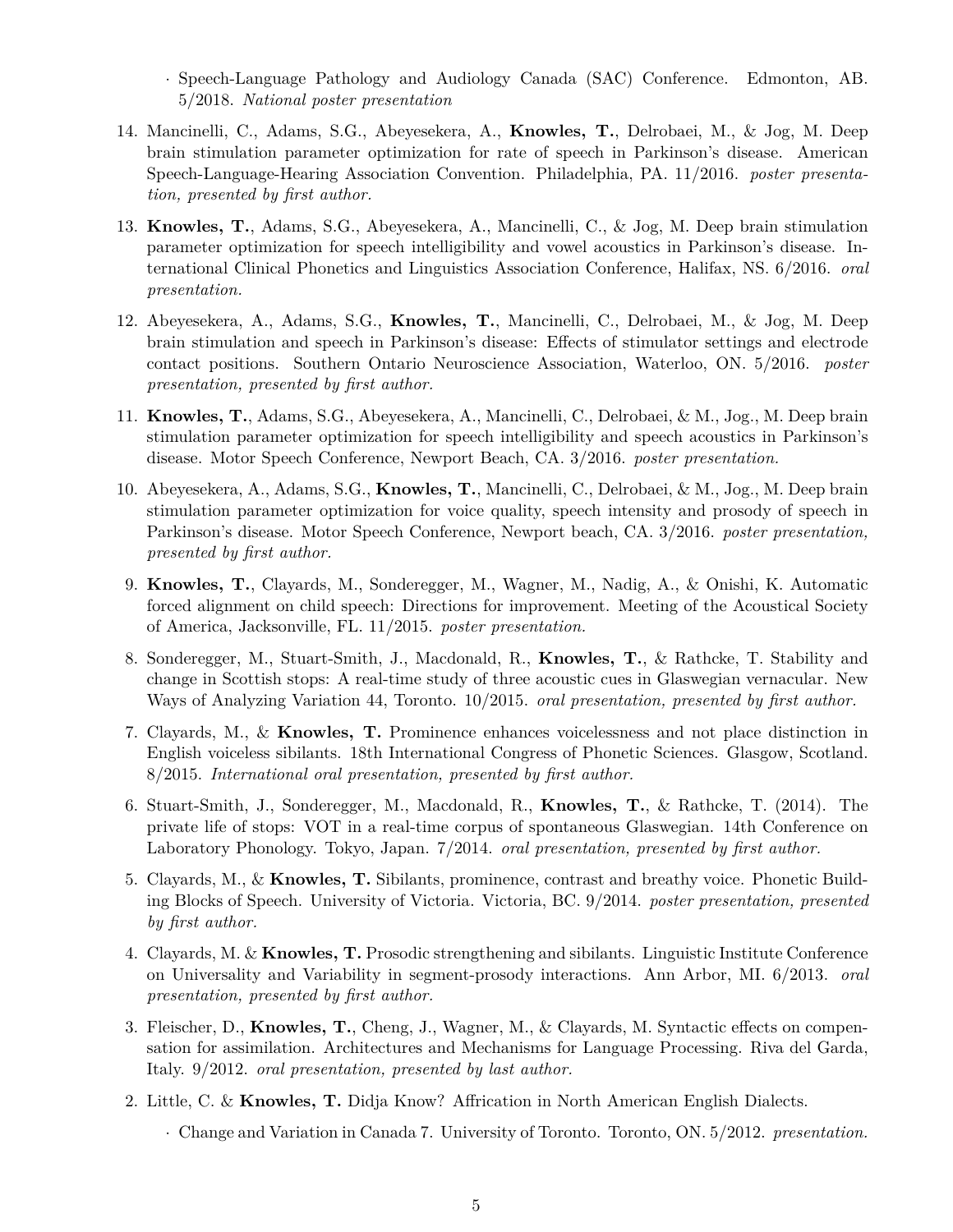- · 2nd Annual Hunter Undergraduate Linguistics and Language Study. Hunter College. New York, NY. 5/2012. *oral presentation.*
- · International Linguistic Assoc. 58th Annual Conference. Kingsborough Community College. Brooklyn, NY. 4/2012. *oral presentation.*
- · 10th Annual Harvard Undergraduate Linguistics Colloquium. Harvard University. Cambridge, MA. 4/2012. *oral presentation.*
- 1. **Knowles, T.** (2011). Gender and Lexical Variation: Coffee Tasting Descriptors.
	- · McGill Canadian Conference for Linguistics Undergraduates. Montréal, QC. 3/2011. *presentation.*
	- · 9th Annual Harvard Undergraduate Linguistics Colloquium. Harvard University. Cambridge, MA. *oral presentation.*

# *Local presentations*

- 11. **Knowles, T.** Speech amplification clinic: Speech-language pathology in-service. H.A. Leeper Speech & Hearing Clinic. Western University, London, ON. 1/2019.
- 10. **Knowles, T.**, Adams, S., Page, A., Cushnie-Sparrow, D., & Jog, M. Evaluating the efficacy of voice amplification and personal communication devices in Parkinson's disease. Speech & Language Seminar, Health & Rehabilitation Sciences, Western University. London, ON. 10/2018. *Local oral presentation.*
- 9. **Knowles, T.**, Adams, S., Page, A., Cushnie-Sparrow, D., & Jog, M. A comparison of voice amplification devices in Parkinson's disease.
	- · 5th Annual Movement Disorders Research Retreat. London, ON. 6/2018. *Local oral presentation.*
	- · Health & Rehabilitation Graduate Research Conference. Western University, London, ON. 2/2018. *Local oral presentation.*
- 8. **Knowles, T.** The effect of rate manipulation on acoustic distinctiveness and intelligibility in dysarthria: Prospectus.
	- · Speech & Language Seminar, Health & Rehabilitation Sciences, Western University. London, ON. 10/2017. *Local oral presentation.*
	- · 4th Annual Movement Disorders Research Retreat. London, ON. 6/2017. *Local oral presentation.*
- 7. **Knowles, T.**, Adams, S.G., Abeyesekera, A., Mancinelli, C., Gilmore, G., & Jog, M. Deep brain stimulation parameter optimization: Vowel acoustics in Parkinson's disease. Health & Rehabilitation Graduate Research Conference. Western University, London, ON. 2/2017. *Local oral presentation.*

Cushnie-Sparrow, D., Adams, S.G., Leszcz, T., **Knowles, T.**, & Jog., M. Effects of multitalker noise on the acoustics of voiceless stop consonants in Parkinson disease. Western Interdisciplinary Student Symposium on Language Research, London, ON. 3/2016. *Local oral presentation, presented by first author.*

- 6. **Knowles, T.**, Adams, S., Leszcz, T., Jog, M. Acoustic correlates of noise-related speech intelligibility deficits in Parkinson's disease. Health and Rehabilitation Sciences Graduate Research Conference. Western University, London, ON. 2/2016. *Local oral presentation.*
- 5. **Knowles, T.**, Adams, S.G., Abeyesekera, A., Mancinelli, C., Delrobaei, & M., Jog., M. Deep brain stimulation and speech.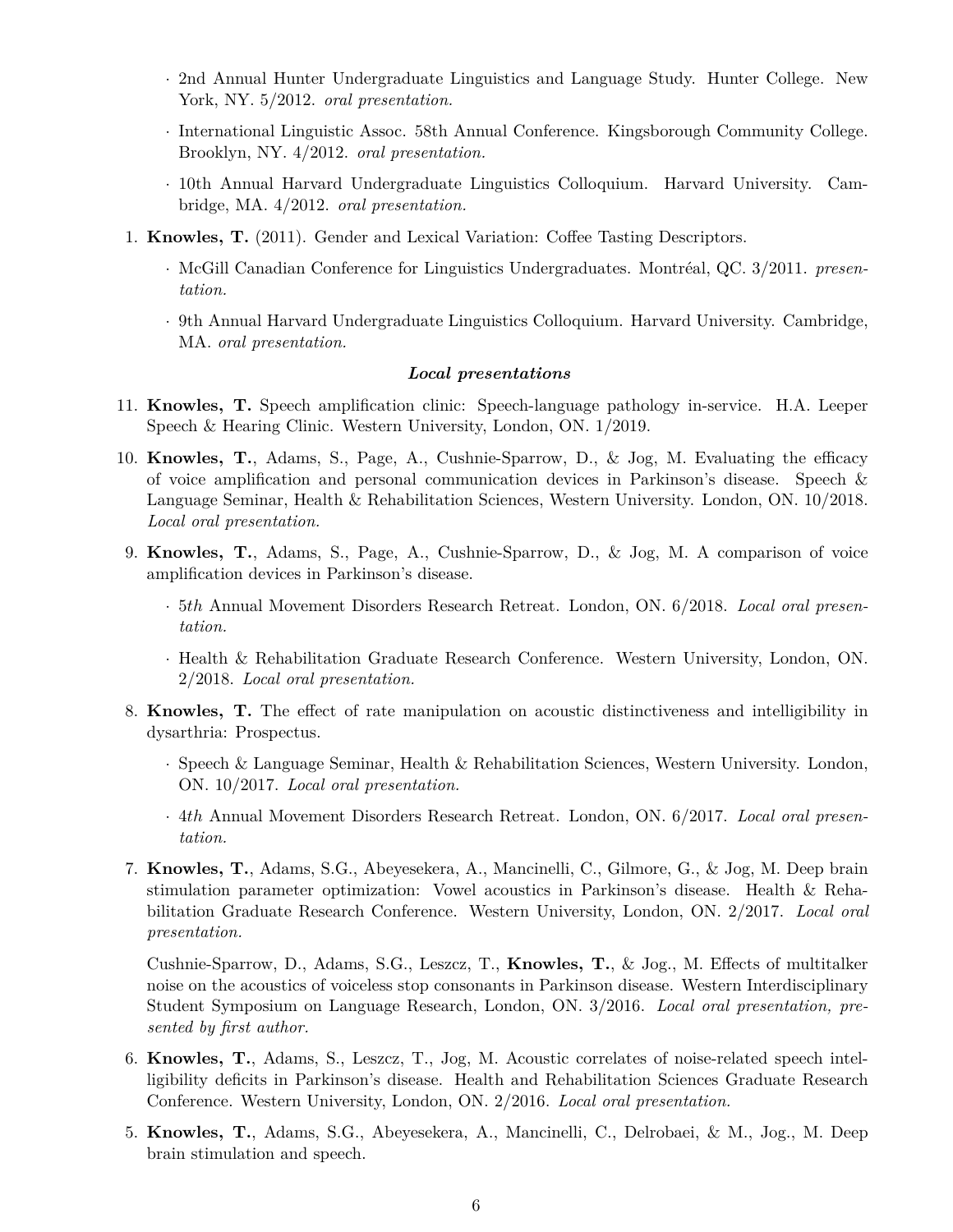- · 3rd Annual Movement Disorders Research Retreat. Toronto, ON. 6/2016. *Local oral presentation.*
- · 2nd Annual Movement Disorders Research Retreat. London, ON. 6/2015. *Local oral presentation.*
- 4. **Knowles, T.**, Adams, S.G., Abeyesekera, A., Mancinelli, C., Delrobaei, & M., Jog., M. Effect of deep brain stimulation parameters on speech intelligibility and speech acoustics in Parkinson's disease.
	- · Health & Rehabilitation Sciences Graduate Research Conference. Western University, London, ON. 2/2015. *Local poster presentation.*
	- · Faculty of Health Sciences Research Day. Western University, London, ON. 3/2015. *Local poster presentation.*
- 3. Abeyesekera, A., Adams, S., **Knowles, T.**, Mancinelli, C., Delrobaei, M., & Jog, M. Effect of different deep brain stimulation parameters on voice quality, speech intensity, and prosody in Parkinson's Disease. Health & Rehabilitation Sciences Graduate Research Conference, Western University, London, ON. 2/2015. *Local poster presentation, presented by first author.*
- 2. Mancinelli, C., Adams, S., Abeyesekera, A., **Knowles, T.**, Delrobaei, M., & Jog, M. Deep brain stimulation parameter optimization for rate of speech in Parkinson's Disease. Health & Rehabilitation Sciences Graduate Research Conference, Western University, London, ON. 2/2015. *Local poster presentation, presented by first author.*
- 1. Clayards, M., Wonnacott, E., & **Knowles, T.** A case study of childhood L2 learning of phonological contrasts. McGill School of Communication Sciences and Disorders 50th Anniversary Open House. McGill University. Montréal, QC. 11/2013. *Local poster presentation, presented by first author.*

# **MEDIA**

**"Speech in Parkinson's disease: The potential role of amplification devices."** Article written for *The Parkinson's Update (68).* Parkinson Society Southwestern Ontario. Online. Summer/Fall 2018. [https://parkinsonsociety.ca/wp-content/uploads/2018/07/Parkinson-68-complete-for-web-Compressed](https://parkinsonsociety.ca/wp-content/uploads/2018/07/Parkinson-68-complete-for-web-Compressed-003-final.pdf)-[003-final.pdf](https://parkinsonsociety.ca/wp-content/uploads/2018/07/Parkinson-68-complete-for-web-Compressed-003-final.pdf)

**"The R-Ladies Piece."** Interview by GradCast for *Radio Western.* Radio. 6/2017.

**"Research fine-tunes Parkinson's speech impact."** Interview by Paul Mayne for *Western News.* Online. 3/2016. <https://news.westernu.ca/2016/03/research-fine-tunes-parkinsons-speech-impact/>

# **PROFESSIONAL EXPERIENCE: RESEARCH**

| Lab Director: Clinical Applications of Speech Acoustics (CASA) Lab           | $2019$ - Present            |
|------------------------------------------------------------------------------|-----------------------------|
| $Communicative\ Disorders\ \mathfrak{S}\ Sciences,\ University\ at\;Buffalo$ | $But \frac{f}{falo}$ , NY   |
| Research Assistant                                                           | November 2014 - August 2019 |

*Speech Movement Disorders Lab, Western University London, ON*

· Assist with study design, ethics submission, data collection related to a comparison of assistive speech devices for individuals with Parkinson's disease

| Lab Coordinator/Research Assistant              | October 2014 - June 2017 |
|-------------------------------------------------|--------------------------|
| Language $\&$ Cognition Lab, Western University | London, ON               |

· Assist with study design, ethics proposals, recruitment, data collection/analysis related to language comprehension in Parkinson's disease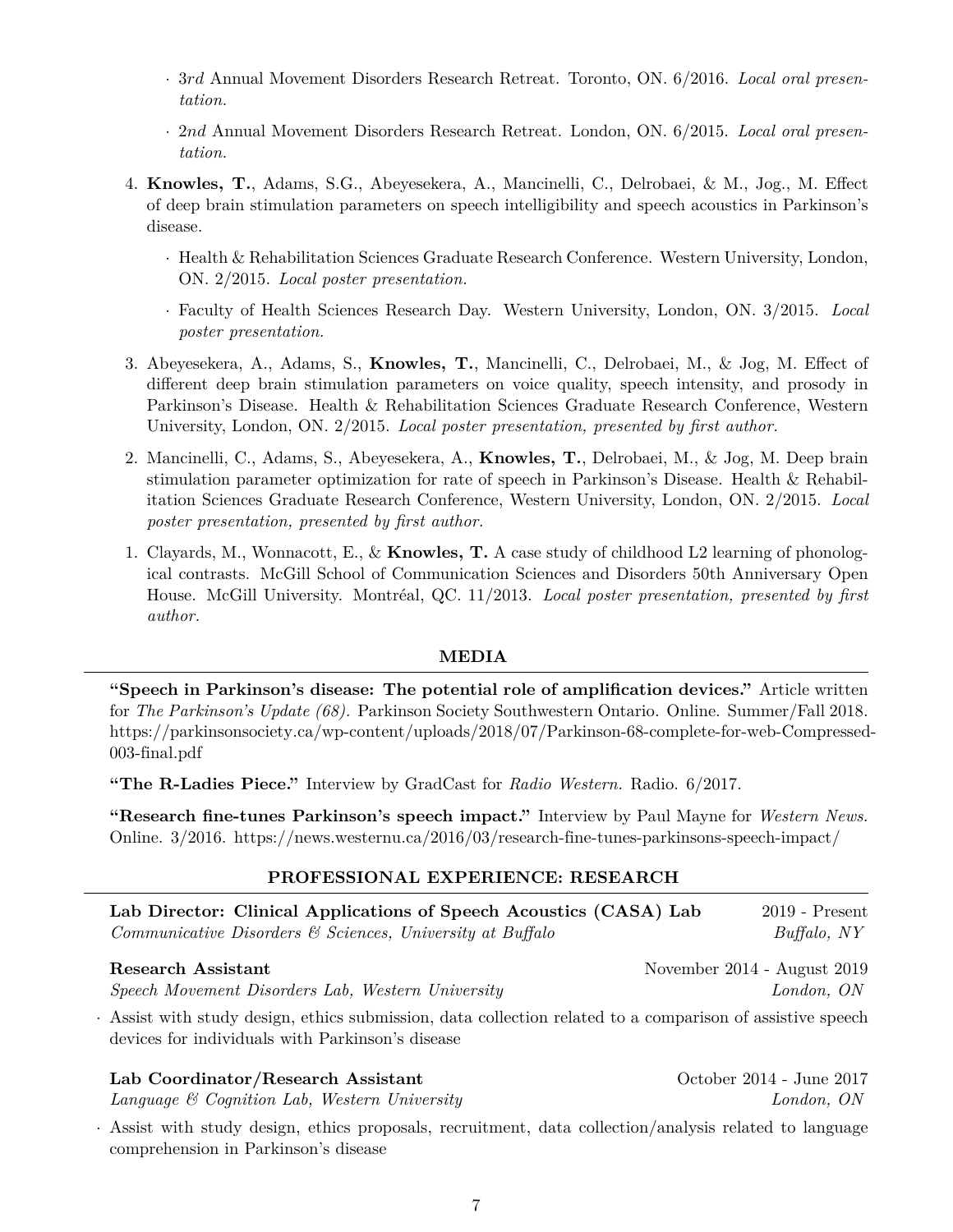8

· Manage research assistants, coordinate meetings, ensure project deadlines are met

**Project Manager: Tools for Looking at Variability in Speech** August 2013 - June 2014 *McGill University Montréal, QC* · Multidisciplinary collaboration with Communication Sciences & Disorders, Linguistics, & Psychology investigating viability of automated analysis with large scale variable speaker populations · Trained & managed 12+ research assistants in speech analysis **Lab Manager: Speech Learning Lab** August 2013 - June 2014 *Linguistics Department, McGill University Montréal, QC* · Trained & managed research assistants in acoustic analysis · Provided training materials and conducted tutorial on Praat scripting **Lab Manager: Montréal Language Modeling Lab** June 2013 - June 2014 *Linguistics Department, McGill University Montréal, QC* · Developed automated scripts for speech analysis, performed data collection & acoustic analysis · Trained & managed research assistants & coordinated meetings **Research Assistant: CHILDES PhonBank Project** September 2012 - March 2014 *Linguistics Department, McGill University Montréal, QC* · Edited and maintained corpus of child phonological data · Provided detailed feedback for ongoing development of PhonBank software **Research Assistant: McGill Prosody Lab** June 2012 - June 2014 *Linguistics Department, McGill University Montréal, QC* · Performed data collection for a variety of speech production and perception experiments · Assisted in data analysis using MatLab and Praat software **Research Assistant: Speech Learning Lab** November 2011 - June 2014

· Assisted in speech perception and production experimental design

· Conducted acoustic and statistical analysis

# **PROFESSIONAL EXPERIENCE: CLINICAL**

*Linguistics Department, McGill University* Montréal, QC

# **Speech-language pathologist (Clinical Fellowship)** November 2019 - present *UB Speech and Hearing Clinic Buffalo, NY*

· Lead SPEAK OUT!® and LOUD Crowd® therapy sessions for people with Parkinson's disease.

# **TEACHING EXPERIENCE**

# *Instructor*

| Data Analytics for Speech, Language, and Hearing Sciences (CDS491/687) Spring 2022  |  |
|-------------------------------------------------------------------------------------|--|
| University at Buffalo, Department of Communicative Disorders $\mathcal{C}$ Sciences |  |

**Motor Speech Disorders (CDS640)** Fall 2020, 2021 *University at Buffalo, Department of Communicative Disorders & Sciences*

**Anatomy and Physiology of the Speech Mechanism (CDS288)** Fall 2019, 2020, 2021 *University at Buffalo, Department of Communicative Disorders & Sciences*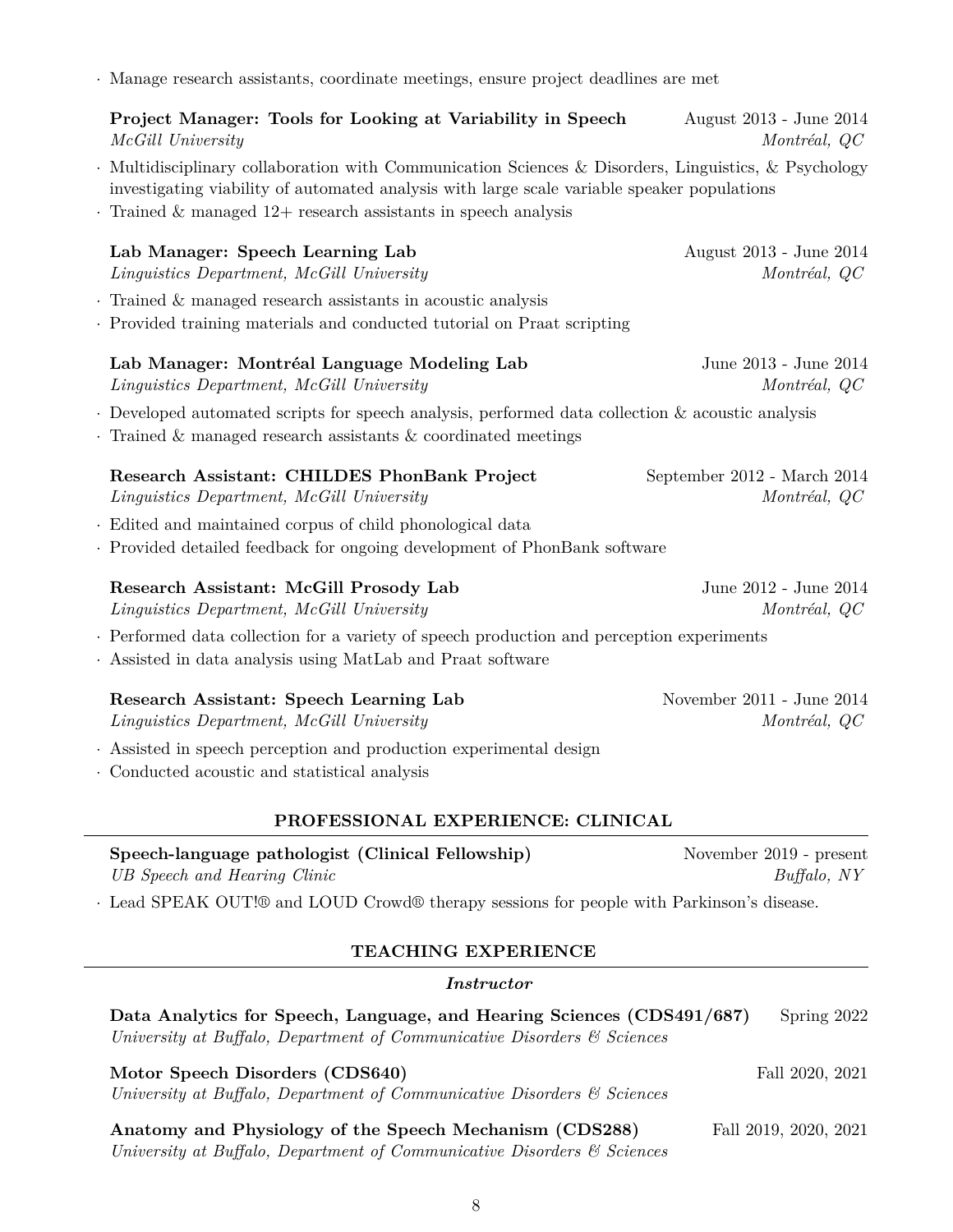# *Teaching Assistant*

# **Speech Science (COMMSCI9615)** Fall 2016, 2017

*Western University, School of Communication Sciences & Disorders*

· Conducted three weekly labs on healthy and disordered speech acoustics for graduate SLP and Audiology students

# **Voice Disorders (COMMSCI9631)** Spring 2017

*Western University, School of Communication Sciences & Disorders*

· Graded quizzes and exams related to healthy and disordered voice production for graduate SLP students

# *Guest Lectures*

**"So you're thinking about graduate school for communication disorders?"** December 2020. *Syntax 1 (LING 371) McGill University*

**"Introduction to phonetics"** September 2017, 2018 *Speech Science (COMMSCI9615) Western University*

**"Treatment trends in hypokinetic dysarthria"** March 2018 *Motor Speech Disorders (SLP714) Central Michigan University*

**"Pursuing a PhD in communication sciences and disorders"** November 2017 *Professional Practice Issues (COMMSCI9636) Western University*

# *Workshops & tutorials*

**"Intro to RMarkdown"** March 2021

*R-Ladies, Coventry UK Chapter*

|                                                         |  | Regular workshops (every 3 weeks) to introduce students from CDS, Linguistics, and Cognitive Science |  |  |  |
|---------------------------------------------------------|--|------------------------------------------------------------------------------------------------------|--|--|--|
| to programming in the Praat acoustic analysis software. |  |                                                                                                      |  |  |  |

**Praat Scripting Workshops** Spring 2021 *Department of Communicative Disorders & Sciences University at Buffalo*

· I organize the workshops and facilitated two. Some of the students in my lab are required to learn these skills and we build on them at our biweekly lab meetings as well.

| Coding for Speech<br>Department of Communicative Disorders & Sciences                                                                | Spring 2020<br>University at Buffalo |
|--------------------------------------------------------------------------------------------------------------------------------------|--------------------------------------|
| Weekly workshops on using tools to analyze speech data, given to students and faculty at the University<br>at Buffalo and led by me. |                                      |
| Examinated after 2 sessions due to COVID19 pandemic                                                                                  |                                      |
| "RMarkdown and Bookdown for academic writing"<br>R-Ladies, London, Ontario Chapter                                                   | January 2020                         |
| "Dissertating with RMarkdown and Bookdown"<br>R-Ladies, London, Ontario Chapter                                                      | April 2019                           |
| "Figuring out figures in $\mathbb{R}$ "<br>R-Ladies, London, Ontario Chapter                                                         | October 2018                         |
| "Using RMarkdown to generate reports and manuscripts"<br>R-Ladies, London, Ontario Chapter                                           | March 2018                           |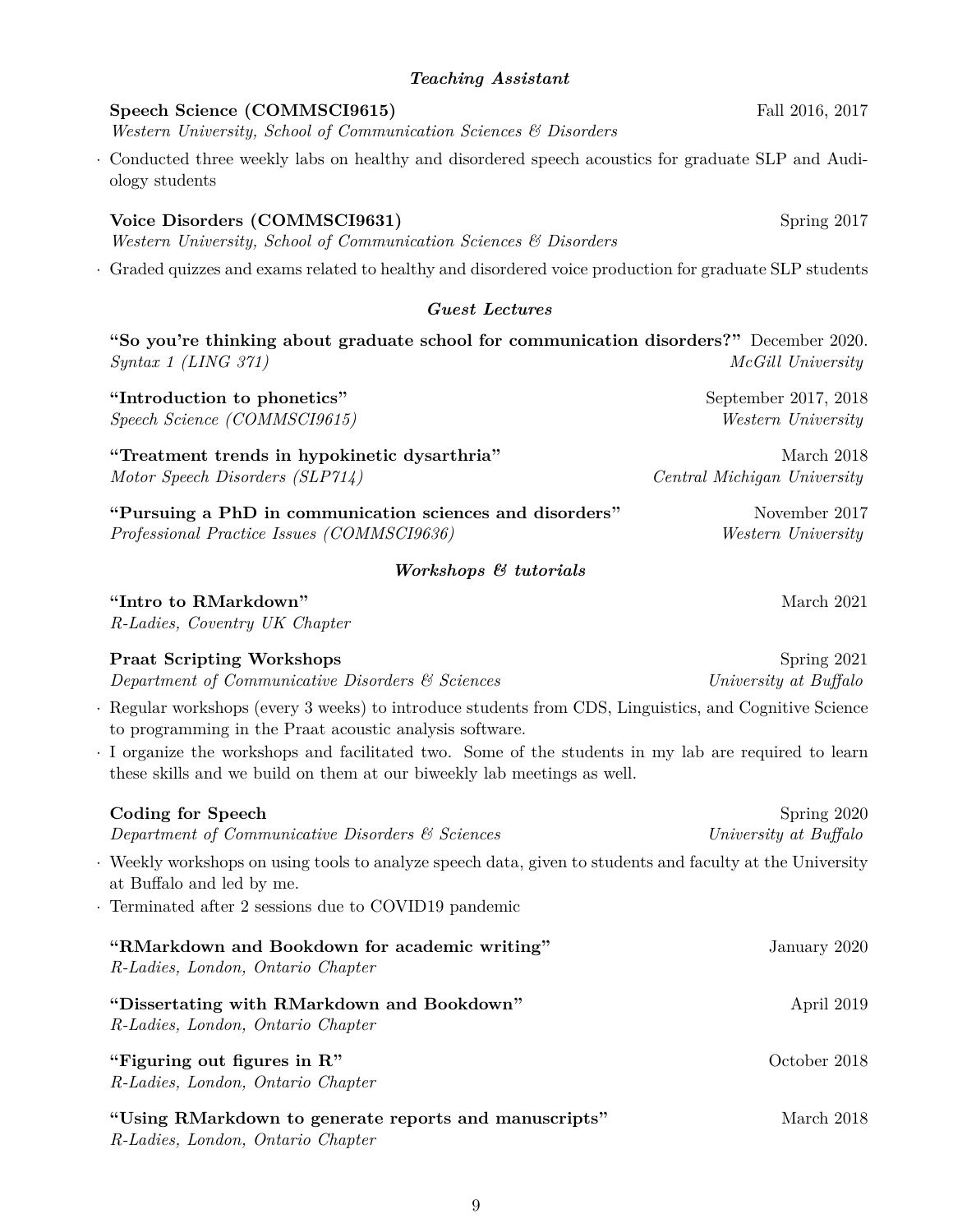# **"Introduction to Praat Scripting"** Spring 2014

*Department of Linguistics McGill University*

· Conducted tutorials for various linguistics laboratory research assistants on automating aspects of acoustic analysis by writing scripts in Praat

# **ACADEMIC SERVICE & LEADERSHIP**

#### *Advising*

#### **MA Thesis Committees**

*University at Buffalo, Department of Communicative Disorders & Sciences*

· Francesca D'Alessandro. *Impact of Vocal Hygienic Advice on the Voice of University Lecturers (2021)*.

#### *Service to the Profession*

# **Journal Article Reviews**

- · *American Journal of Speech Language Pathology*
- · *Journal of Speech, Language, and Hearing Research*
- · *International Journal of Language and Communication Disorders*

#### **Conference Planning & Abstract Review**

- · America Speech-Language and Hearing Association Convention: Speech and Language Science Subcommittee (2021, 2022)
- · Western University Health & Rehabilitation Sciences Graduate Research Conference (2015, 2016)

#### *Service to the Department*

# **Communicative Disorders & Sciences**

*University at Buffalo*

- · Member of graduate admissions committee; Spring 2022
- · Member of search committee for Assistant/Associate Professor; Winter 2022
- · Member of Coalition for Anti-Racism & Equity; Summer 2020 Spring 2022
- · Member of search committee for Clinical Assistant/Associate Professor; Fall 2020
- · Leader of subcommittee departmental SWOT analysis; Winter 2020
- · Member of search committee for Assistant Professor; Fall 2019

#### *Service as Graduate Student*

# **Health & Rehabilitation Sciences Graduate Student Society**

*Western University*

- · Chair/Organizer: Alumni Speaker Series; 2016 2017
- · Leader of Sponsorship Subcommittee for Graduate Research Conference; 2016 –2017
- · Vice-President Finance; 2016 2017
- · President; 2015 2016
- · Co-Organizer: Graduate Research Conference; 2016
- · Professional Program Preview Day Volunteer (School of Communication Sciences & Disorders); 2015

#### *Outreach*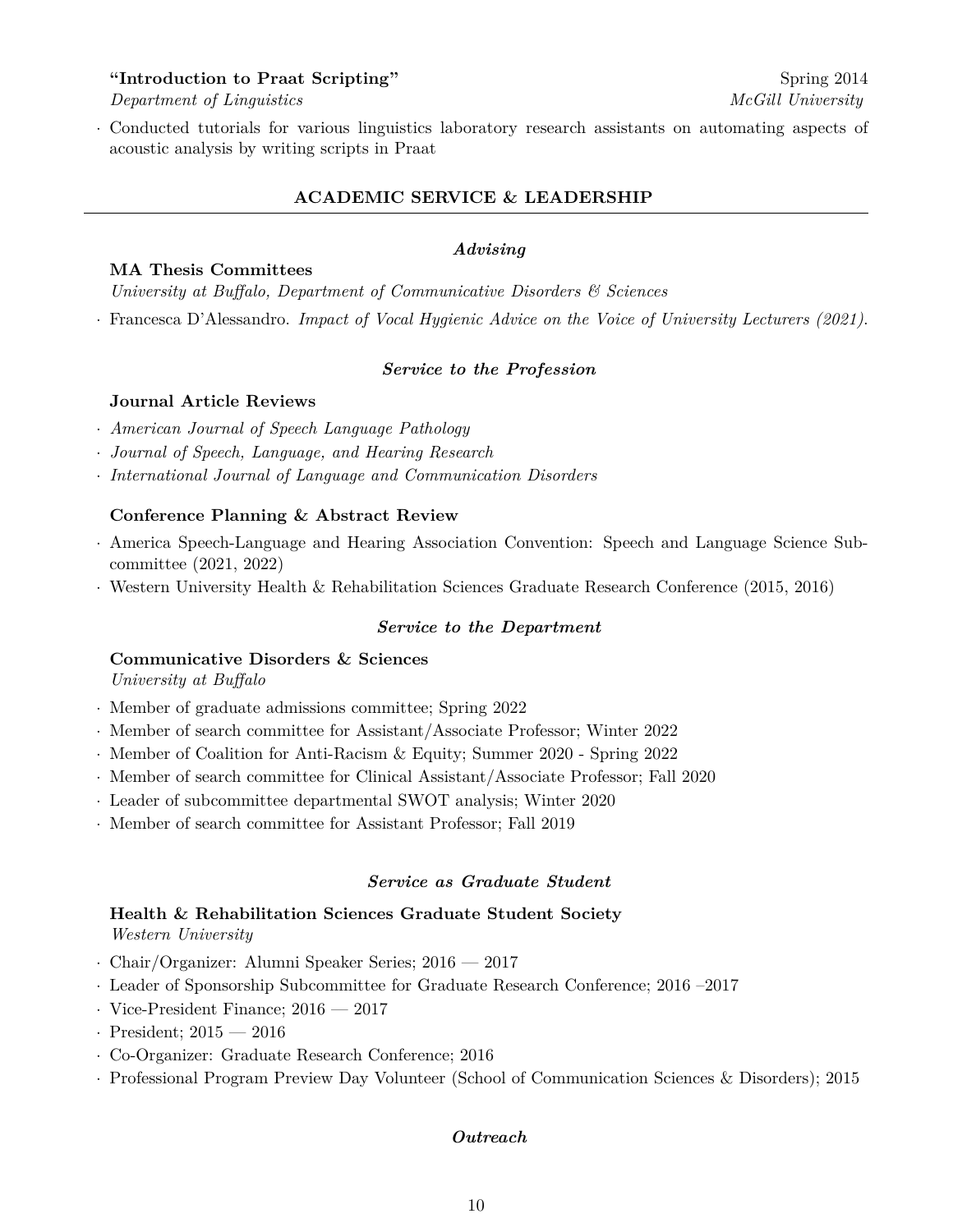# **Co-founder: R-Ladies** 2017 — 2019

*London, Ontario Chapter London, ON*

- · Founded and ran a local chapter of R-Ladies Global, "a world-wide organization to promote gender diversity in the R community."
- · Curated speakers to give monthly, hands-on workshops on using the R statistical language and programming environment at no cost to members of the London, Ontario community
- · I would also occasionally lead the workshops (see Teaching: Workshops & Tutorials)

# **PROFESSIONAL DEVELOPMENT AND VOLUNTEERING**

| As faculty member                                                                                                                                                                                                                                                                             |                                           |
|-----------------------------------------------------------------------------------------------------------------------------------------------------------------------------------------------------------------------------------------------------------------------------------------------|-------------------------------------------|
| Evaluating and Facilitating Online Courses: Faculty Academy<br>University at Buffalo                                                                                                                                                                                                          | Winter 2022<br>Buffalo, NY                |
| Intensive workshop for faculty to learn to "assess and improve your online course utilizing research-based<br>evaluation tools."                                                                                                                                                              |                                           |
| Designing and Building Online Courses: Faculty Academy<br>University at Buffalo                                                                                                                                                                                                               | Summer 2021<br>Buffalo, NY                |
| Intensive workshop for faculty to learn to "apply and implement best practices for design, assessment,<br>engagement, and technology integration."                                                                                                                                            |                                           |
| Pathways Program Attendee<br>American Speech-Language-Hearing Association                                                                                                                                                                                                                     | June 2020<br>Mentorship program (virtual) |
| · Mentorship program for early career researchers in communication sciences and disorders<br>"Intended as an initial step to enhance the training, retention, and funding success of clinical scientists<br>in CSD, with the ultimate goal of advancing the evidence base of the discipline." |                                           |
| New Faculty Academy Fellow (Scholarly Writing)<br>University at Buffalo                                                                                                                                                                                                                       | Fall 2019<br>Buffalo, NY                  |
| Weekly workshops for new faculty to improve elements of their scholarly research                                                                                                                                                                                                              |                                           |
| <b>HONOURS &amp; AWARDS</b>                                                                                                                                                                                                                                                                   |                                           |
| <b>Scholarly Awards</b>                                                                                                                                                                                                                                                                       |                                           |
| Graduate Student Teaching Award Nominee (not awarded)<br>Western University                                                                                                                                                                                                                   | 2018                                      |
| Western University "3 Minute Thesis" First Place Winner<br>Western University                                                                                                                                                                                                                 | 2016                                      |
| $\cdot$ Value: \$1,000 CAD                                                                                                                                                                                                                                                                    |                                           |
| Harmonize for Speech Graduate Student Award<br>Harmonize for Speech Ontario                                                                                                                                                                                                                   | 2016                                      |
| $\cdot$ Value: $\$750$ CAD                                                                                                                                                                                                                                                                    |                                           |
| <b>Student Achievement Award</b>                                                                                                                                                                                                                                                              | 2015                                      |

*Ontario Association of Speech-Language Pathologists & Audiologists*

· Value: OSLA Membership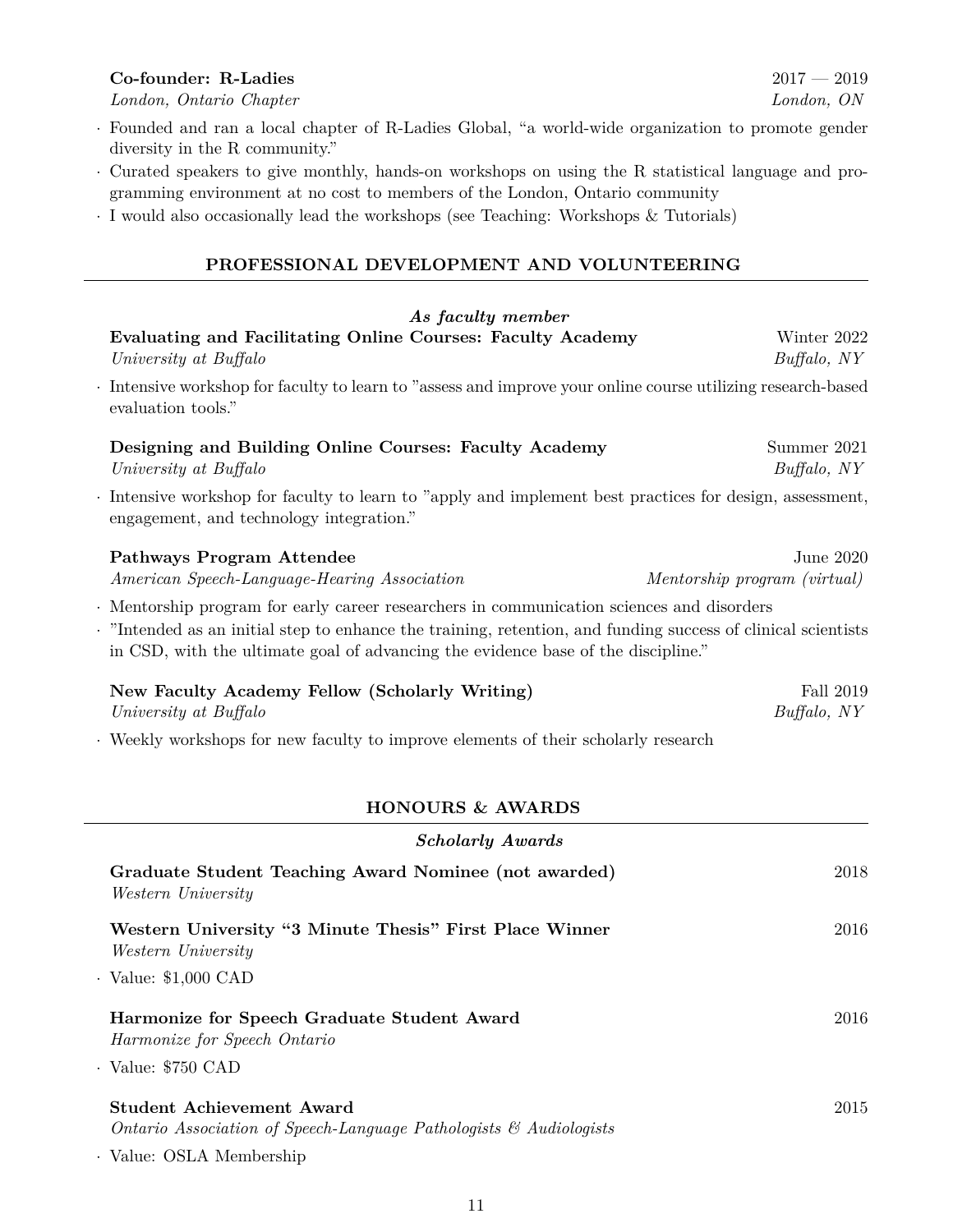| <b>Acoustical Society of America Student Poster Honorable Mention</b><br>Meeting of the 170th Acoustical Society of America | 2015 |
|-----------------------------------------------------------------------------------------------------------------------------|------|
| <b>Best PhD Student Poster Award</b><br>Health & Rehabilitation Sciences Graduate Research Conference, Western University   | 2015 |
| <b>Travel Awards</b>                                                                                                        |      |
| Graduate Student Conference Travel Subsidy (Summer)<br>Western University Society of Graduate Students                      | 2018 |
| $\cdot$ Value: \$500.00                                                                                                     |      |
| Graduate Student Conference Travel Award<br>Western University Faculty of Health Sciences                                   | 2018 |
| $\cdot$ Value: \$250.00                                                                                                     |      |
| Graduate Student Conference Travel Subsidy (Spring)<br>Western University Society of Graduate Students                      | 2018 |
| $\cdot$ Value: \$300.00                                                                                                     |      |
| Graduate Student Conference Travel Subsidy (Spring)<br>Western University Society of Graduate Students                      | 2016 |
| $\cdot$ Value: $\$500.00$                                                                                                   |      |
| Graduate Student Conference Travel Award<br>Western University Health & Rehabilitation Sciences                             | 2016 |
| $\cdot$ Value: \$400.00                                                                                                     |      |
| Graduate Student Conference Travel Award<br>Western University Faculty of Health Sciences                                   | 2016 |
| $A - A - A$                                                                                                                 |      |

· Value: \$300.00